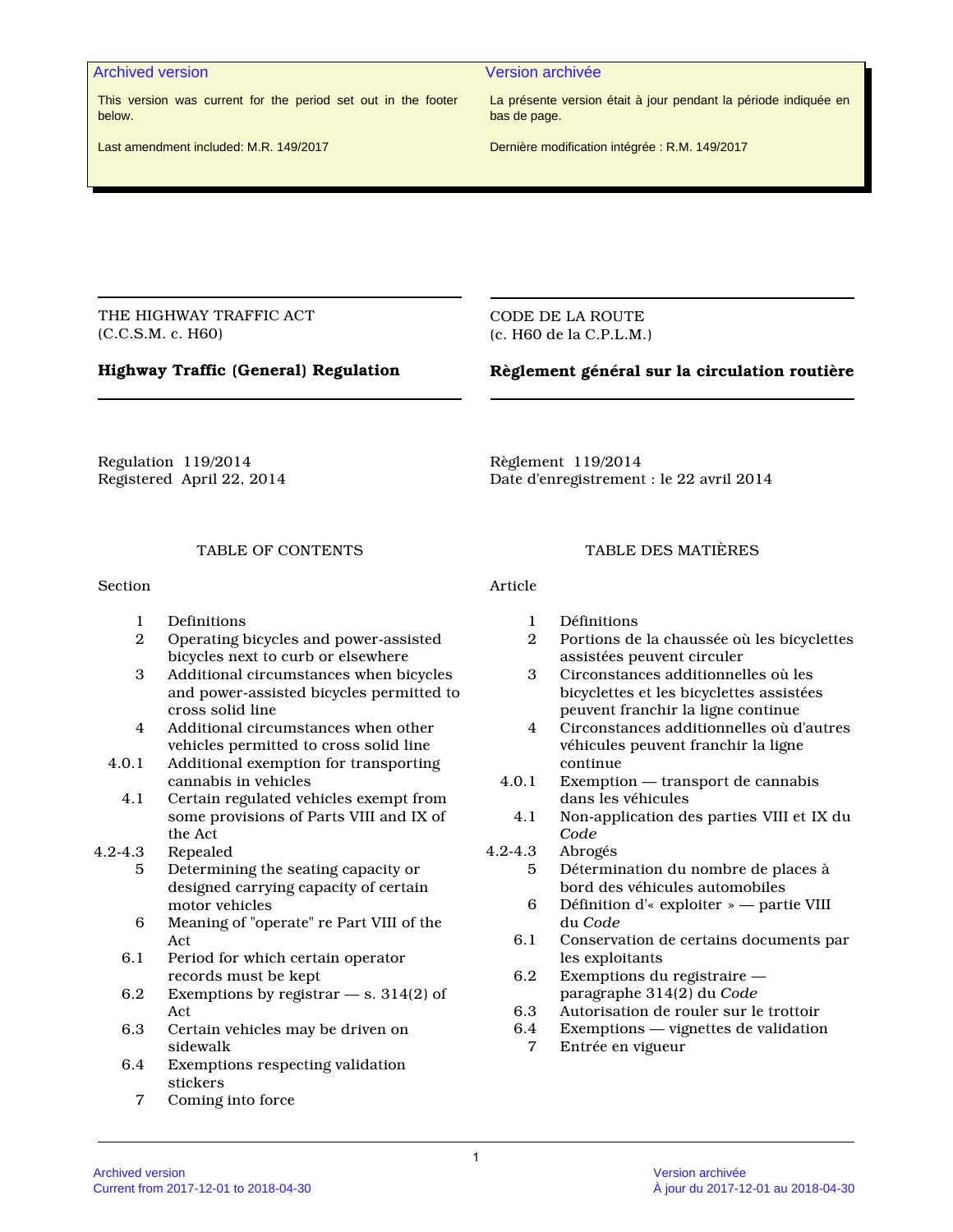### **Definitions**

**1** The following definitions apply in this regulation.

**"Act"** means *The Highway Traffic Act*. (« *Code* »)

**"one-way highway"** means a highway on which the roadway is designated for one-way traffic under section 84 of the Act. (« route à sens unique »)

M.R. 90/2015

# INTRODUCTORY PROVISIONS DISPOSITIONS INTRODUCTIVES

# **Définitions**

**1** Les définitions qui suivent s'appliquent au présent règlement.

**«** *Code* **»** Le *Code de la route*. ("Act")

**« route à sens unique »** Route dont la chaussée est réservée à la circulation à sens unique en vertu de l'article 84 du *Code* .

R.M. 90/2015

## **PROVISIONS RELATING TO OPERATING BICYCLES AND POWER-ASSISTED BICYCLES ON HIGHWAYS**

### **Operating next to curb or elsewhere**

**2(1)** The following rules apply when a bicycle or power-assisted bicycle is driven on a highway:

1. The driver of a bicycle or power-assisted bicycle travelling on the roadway of the highway must, except as provided in rules 3 to 5 of this subsection, drive it as closely as practicable to the right-hand curb or edge of the roadway if

> (a) the highway is not a one-way highway and the roadway has a curb or there is no shoulder adjacent to the roadway; or

> (b) the highway is a one-way highway with fewer than three traffic lanes and the roadway has a curb or there is no shoulder adjacent to the roadway.

### **PART 1 PARTIE 1**

# **DISPOSITIONS RELATIVES À LA CONDUITE DE BICYCLETTES ET DE BICYCLETTES ASSISTÉES SUR LES ROUTES**

# **Portions de la chaussée où circuler**

**2(1)** Les règles qui suivent s'appliquent à la conduite d'une bicyclette ou une bicyclette assisté e sur la route :

1. Le conducteur d'une bicyclette ou d'une bicyclette assistée qui circule sur la chaussée d'une route doit, sous réserve des règles 3 à 5 du présent paragraphe, rouler le plus près possible de la bordure ou du bord droit de la chaussée si :

> a) il se trouve sur une route qui n'est pas à sens unique et la chaussée a une bordure ou n'a pas d'accotement adjacent;

> b) il se trouve sur une route à sens unique ayant moins de trois voies de circulation et la chaussée a une bordure ou n'a pas d'accotement adjacent.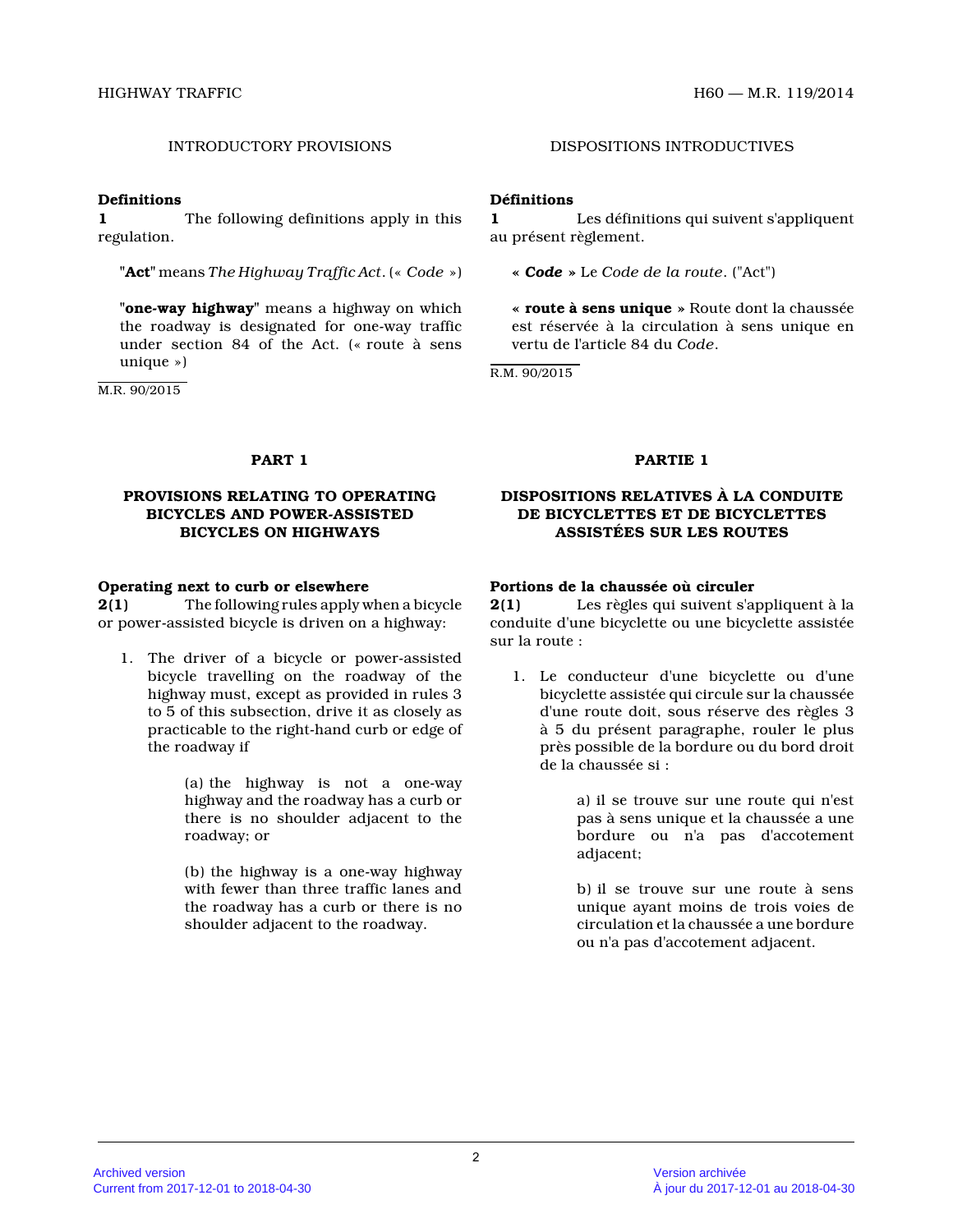- 2. If the highway is a one-way highway with at least three traffic lanes and the roadway has a curb or there is no shoulder adjacent to the roadway, the driver of a bicycle or power-assisted bicycle travelling on the roadway of the highway must, except as provided in rules 3 to 6 of this subsection, drive it as closely as practicable to the rightor left-hand curb or edge of the roadway.
- 3. If the roadway of the highway includes a traffic lane that is set aside for the use of bicycles, the driver of a bicycle may drive it in that traffic lane.
- 4. If the roadway of the highway includes a traffic lane that is set aside for the use of both bicycles and power-assisted bicycles, the driver of a bicycle or power-assisted bicycle may drive it in that traffic lane.
- 5. If there is a shoulder adjacent to the roadway of the highway, the driver of a bicycle or power-assisted bicycle may drive it on the shoulder.
- 6. Despite rules 1 and 2, the driver of a bicycle or power-assisted bicycle may drive it in a manner that does not comply with those rules if the non-compliant driving is done in a safe manner and for as short a distance as is practicable and is necessary

(a) to change lanes to make a right or left turn at an upcoming intersection or place on the highway where the turn is permitted;

(b) to pass a parked or stopped vehicle, or another obstacle on the roadway, that is in the path of the bicycle or power-assisted bicycle; or

(c) to pass a bicycle or power-assisted bicycle, whether in motion or not.

- 2. Si la route est une route à sens unique ayant au moins trois voies de circulation et que la chaussée a une bordure ou n'a pas d'accotement adjacent, le conducteur d'une bicyclette ou d'une bicyclette assistée circulant sur la chaussée de la route doit, sous réserve des règles 3 à 6 du présent paragraphe, rouler le plus près possible de la bordure ou du bord droit ou gauche de la chaussée.
- 3. Si la chaussée de la route comprend une voie de circulation réservée aux bicyclettes, le conducteur d'une bicyclette peut rouler dans cette voie de circulation.
- 4. Si la chaussée de la route comprend une voie de circulation réservée aux bicyclettes et aux bicyclettes assistées, le conducteur d'une bicyclette ou d'une bicyclette assistée peut rouler dans cette voie de circulation.
- 5. S'il existe un accotement adjacent à la chaussée de la route, le conducteur d'une bicyclette ou d'une bicyclette assistée peut rouler sur cet accotement.
- 6. Le conducteur d'une bicyclette ou d'une bicyclette assistée peut rouler d'une façon contraire aux règles 1 et 2 s'il le fait de façon sécuritaire sur une distance aussi courte que possible :

a) pour changer de voie afin de faire un virage à droite ou à gauche à l'intersection suivante ou à un endroit de la route où ce virage est permis;

b) pour dépasser un véhicule stationné ou arrêté ou tout autre obstacle sur la chaussée qui se trouve sur le parcours de la bicyclette ou de la bicyclette assistée;

c) pour dépasser une bicyclette ou une bicyclette assistée qu'elle soit ou non de mouvement.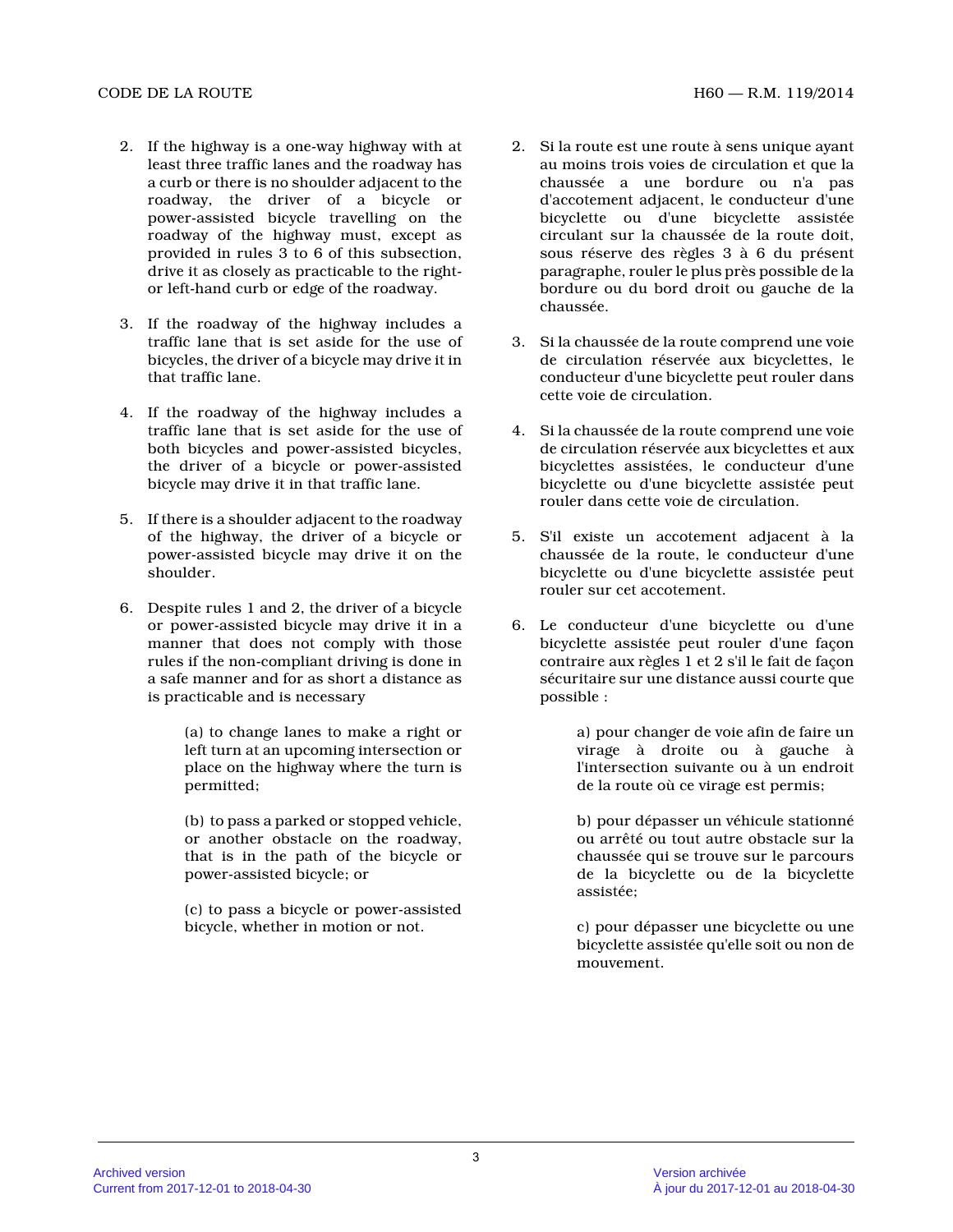**2(2)** For the purpose of subsection (1), a driver is deemed to be driving as closely as practicable to the curb or edge of a roadway if

(a) the distance of the bicycle or power-assisted bicycle from the curb or edge of the roadway is practicable having regard to the condition of the roadway and the presence of objects near the curb or edge that may be a danger to the driver; or

(b) where vehicles are parked or stopped in the traffic lane nearest the curb or edge of the roadway ahead of the bicycle or power-assisted bicycle, the driver drives at the closest practicable distance that allows the driver to pass the traffic side of the parked or stopped vehicles

(i) without weaving in and out of traffic, and

(ii) with enough clearance that the driver is not at risk of colliding with an opened vehicle door.

### **Additional circumstances when crossing solid line is permitted**

**3** The driver of a bicycle or power-assisted bicycle is exempt from the application of clause 110(b) of the Act if the bicycle or power-assisted bicycle crosses a solid line denotin g a boundary of a traffic lane that is set aside for the use of bicycles or power-assisted bicycles, or both , in the course of entering or leaving the traffic lane.

**2(2)** Pour l'application du paragraphe (1), tout conducteur est réputé rouler aussi près que possible de la bordure ou du bord d'une route si :

a) la distance de la bicyclette ou de la bicyclette assistée à la bordure ou au bord de la chaussée est praticable considérant l'état de la chaussée et la présence d'objets près de la bordure ou du bord qui pourraient présenter un danger pour le conducteur;

b) lorsque des véhicules sont stationnés ou arrêtés dans la voie la plus près de la bordure ou du bord de la chaussée devant la bicyclette ou la bicyclette assistée, le conducteur circule à la distance la plus courte possible qui lui permet de dépasser les véhicules stationnés ou arrêtés du côté de la circulation :

(i) sans se faufiler dans la circulation,

(ii) avec assez d'espace pour qu'il ne risque pas d'entrer en collision avec une portière ouverte.

# **Circonstances additionnelles où il est permis de franchir la ligne continue**

**3** Les conducteurs de bicyclettes ou de bicyclettes assistées sont soustraits à l'application de l'alinéa 110b) du *Code* si les bicyclettes ou les bicyclettes assistées franchissent une ligne continue, indiquant la limite d'une voie de circulation réservée à l'utilisation de tels véhicules, pendant qu'elles entrent dans cette voie de circulation ou en sortent.

R.M. 90/2015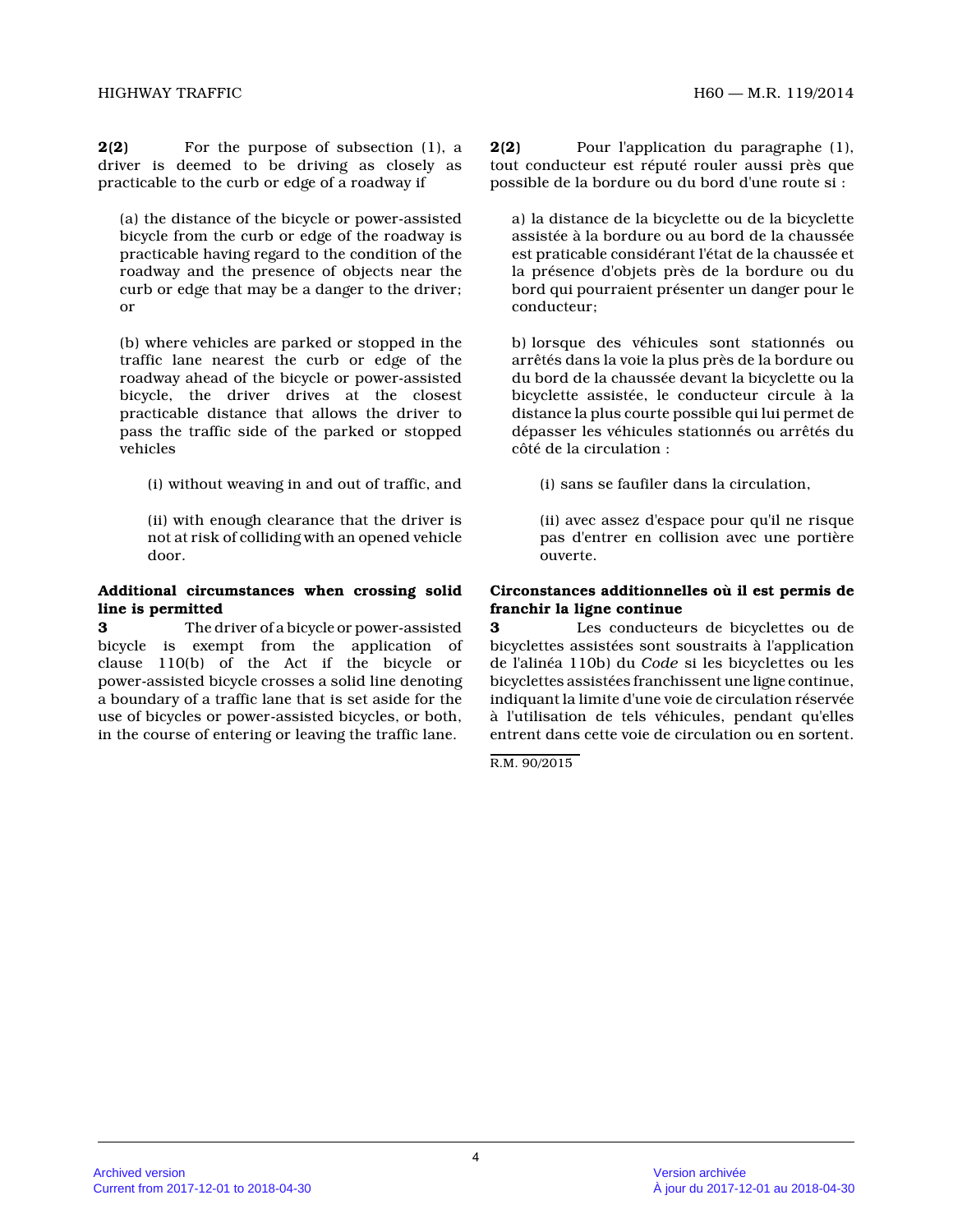## **PROVISIONS RELATING TO OPERATING VEHICLES ON HIGHWAYS**

## **Additional circumstances when crossing solid line is permitted**

**4** The driver of a vehicle is exempt from the application of clause 110(b) of the Act if the vehicle crosses a solid line denoting a boundary of a traffic lane that is set aside for the use of bicycles or power-assisted bicycles, or both, in the course of entering or leaving a parking spot located between that traffic lane and the curb or edge of the roadway closest to it.

## **Additional exemption for transporting cannabis in vehicles**

**4.0.1** Subsection 213.1(1) of the Act does not apply if the vehicle in or on which cannabis is transported is a trailer.

M.R. 149/2017

# **PART 2 PARTIE 2**

# **DISPOSITIONS RELATIVES À L'UTILISATION DE VÉHICULES SUR LES ROUTES**

# **Circonstances additionnelles où il est permis de franchir la ligne continue**

**4** Les conducteurs de véhicules sont soustraits à l'application de l'alinéa 110b) du *Code* si les véhicules franchissent une ligne continue, indiquant la limite d'une voie de circulation réservée à l'utilisation de bicyclettes ou de bicyclettes assistées, pendant qu'ils entrent dans un espace de stationnement situé entre cette voie de circulation et la bordure ou le bord de la chaussée le plus près o u en sortent.

### R.M. 90/2015

## **Exemption — transport de cannabis dans les véhicules**

**4.0.1** Le paragraphe 213.1(1) du *Code* ne s'applique pas si le véhicule à bord duquel du cannabis est transporté est une remorque.

R.M. 149/2017

# **EXEMPTIONS RELATING TO REGULATED VEHICLES AND PARTS VIII AND IX OF THE ACT**

# **Certain regulated vehicles exempt from some provisions of Parts VIII and IX of the Act**

**4.1(1)** The following provisions of the Act do not apply in respect of a regulated vehicle that is used solely for personal transportation:

- (a) subsection 290(7.1);
- (b) subsections 297(2) to (3.2);
- (c) section 298.1;
- (d) subsections  $314(2)$  and  $(3)$ ;
- (e) subsections  $318.1(1)$  and  $(3)$ ;
- (f) sections 318.3 and 318.5 to 318.10;

### **PART 2.1 PARTIE 2.1**

# **EXEMPTIONS RELATIVES AUX VÉHICULES RÉGLEMENTÉS ET AUX PARTIES VIII ET IX DU** *CODE*

### **Non-application des parties VIII et IX du** *Code*

**4.1(1)** Les véhicules réglementés qui sont utilisés uniquement à des fins personnelles sont soustraits à l'application des dispositions du *Code* qui suivent :

- a) le paragraphe 290(7.1);
- b) les paragraphes 297(2) à (3.2);
- c) l'article 298.1;
- d) les paragraphes 314(2) et (3);
- e) les paragraphes 318.1(1) et (3);
- f) les articles 318.3 et 318.5 à 318.10;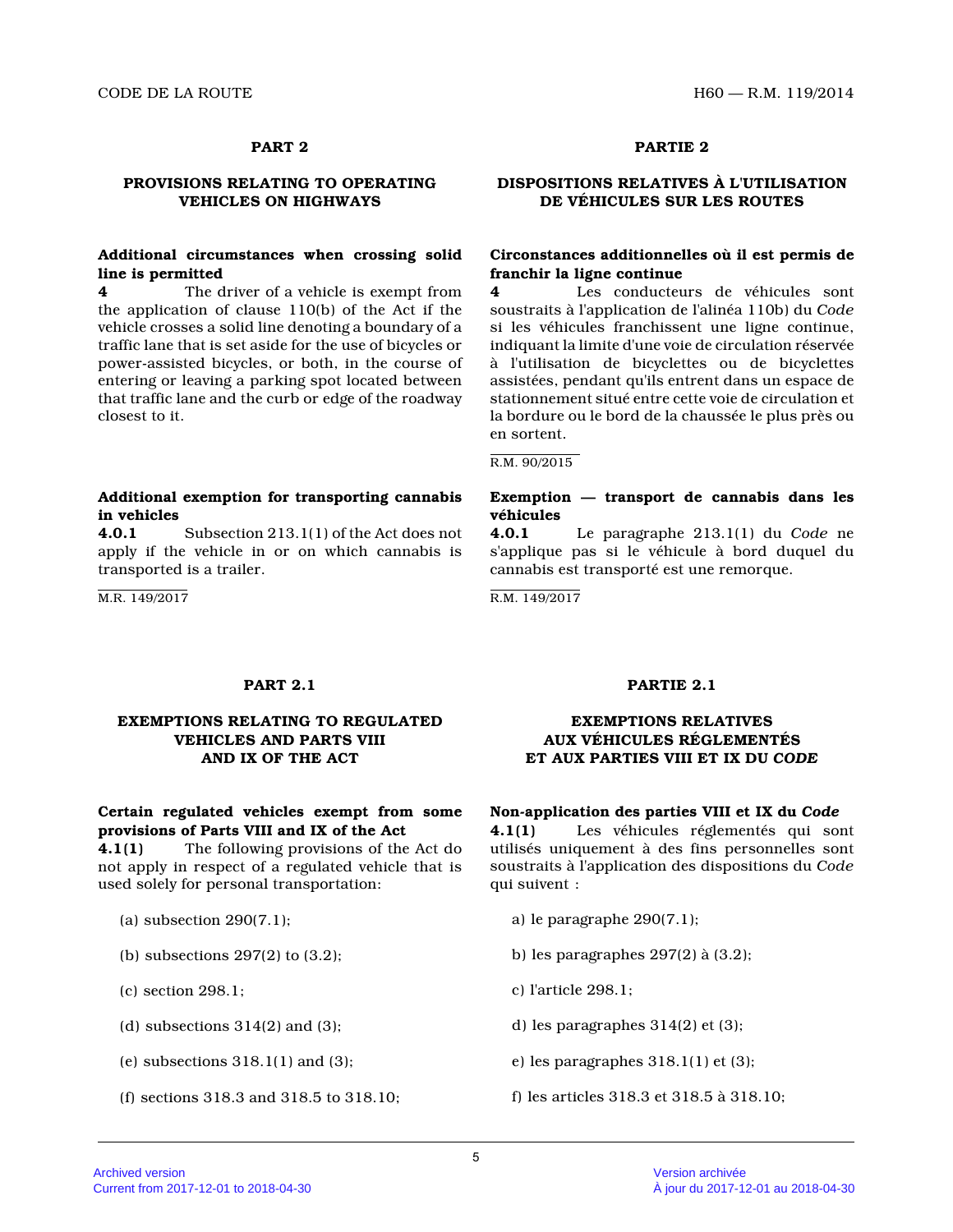**4.1(1.1)** The following provisions of the Act do not apply in respect of a limited-use commercial truck or limited-use public service vehicle that ha s a registered gross weight less than 6,800 kg and is not operated outside Manitoba:

- (a) subsections 297(2) to (3.2);
- (b) section 298.1;
- (c) subsections  $314(2)$  and  $(3)$ ;
- (d) subsections  $318.1(1)$  and  $(3)$ ;
- (e) sections 318.3 and 318.5 to 318.10;
- (f) subsections 322.1(2) to (12).

**4.1(2)** The following provisions of the Act do not apply in respect of a regulated vehicle that is a farm truck registered in the farm trucks registration category under the *Vehicle Registration Regulation* , Manitoba Regulation 57/2006:

- (a) subsection 290(7.1);
- (b) section 298.1;
- (c) subsections  $314(2)$  and  $(3)$ ;
- (d) subsections  $318.1(1)$  and  $(3)$ ;
- (e) sections 318.3 and 318.5 to 318.10;
- (f) subsections 322.1(2) to (12).

**4.1(3)** The following provisions of the Act do not apply in respect of a regulated vehicle that is registered in the taxicabs registration category under the *Vehicle Registration Regulation*, Manitoba Regulation 57/2006:

- (a) subsection 290(7.1);
- (b) section 298.1;
- (c) subsections  $314(2)$  and  $(3)$ ;
- (d) subsections  $318.1(1)$  and  $(3)$ ;
- (e) sections 318.3 and 318.5 to 318.10;
- (f) section 322.1.

(g) subsections  $322.1(2)$  to  $(12)$ . g) les paragraphes  $322.1(2)$  à  $(12)$ .

**4.1(1.1)** Les véhicules commerciaux à usage restreint et les véhicules de transport public à usage restreint dont le poids en charge autorisé est de moins de 6 800 kg et qui ne sont pas exploités à l'extérieur du Manitoba sont soustraits à l'application des dispositions du *Code* qui suivent :

- a) les paragraphes 297(2) à (3.2);
- b) l'article 298.1;
- c) les paragraphes 314(2) et (3);
- d) les paragraphes 318.1(1) et (3);
- e) les articles 318.3 et 318.5 à 318.10;
- f) les paragraphes 322.1(2) à (12).

**4.1(2)** Les véhicules réglementés qui sont des camions agricoles immatriculés à ce titre en vertu du *Règlement sur l'immatriculation des véhicules* , *R.M.* 57/2006, sont soustraits à l'application des dispositions du *Code* qui suivent :

- a) le paragraphe 290(7.1);
- b) l'article 298.1;
- c) les paragraphes 314(2) et (3);
- d) les paragraphes 318.1(1) et (3);
- e) les articles 318.3 et 318.5 à 318.10;
- f) les paragraphes 322.1(2) à (12).

**4.1(3)** Les véhicules réglementés qui sont immatriculés à titre de taxis en vertu du *Règlement sur l'immatriculation des véhicules*, *R.M.* 57/2006, sont soustraits à l'application des dispositions du *Code* qui suivent :

a) le paragraphe 290(7.1);

- b) l'article 298.1;
- c) les paragraphes 314(2) et (3);
- d) les paragraphes 318.1(1) et (3);
- e) les articles 318.3 et 318.5 à 318.10;
- f) l'article 322.1.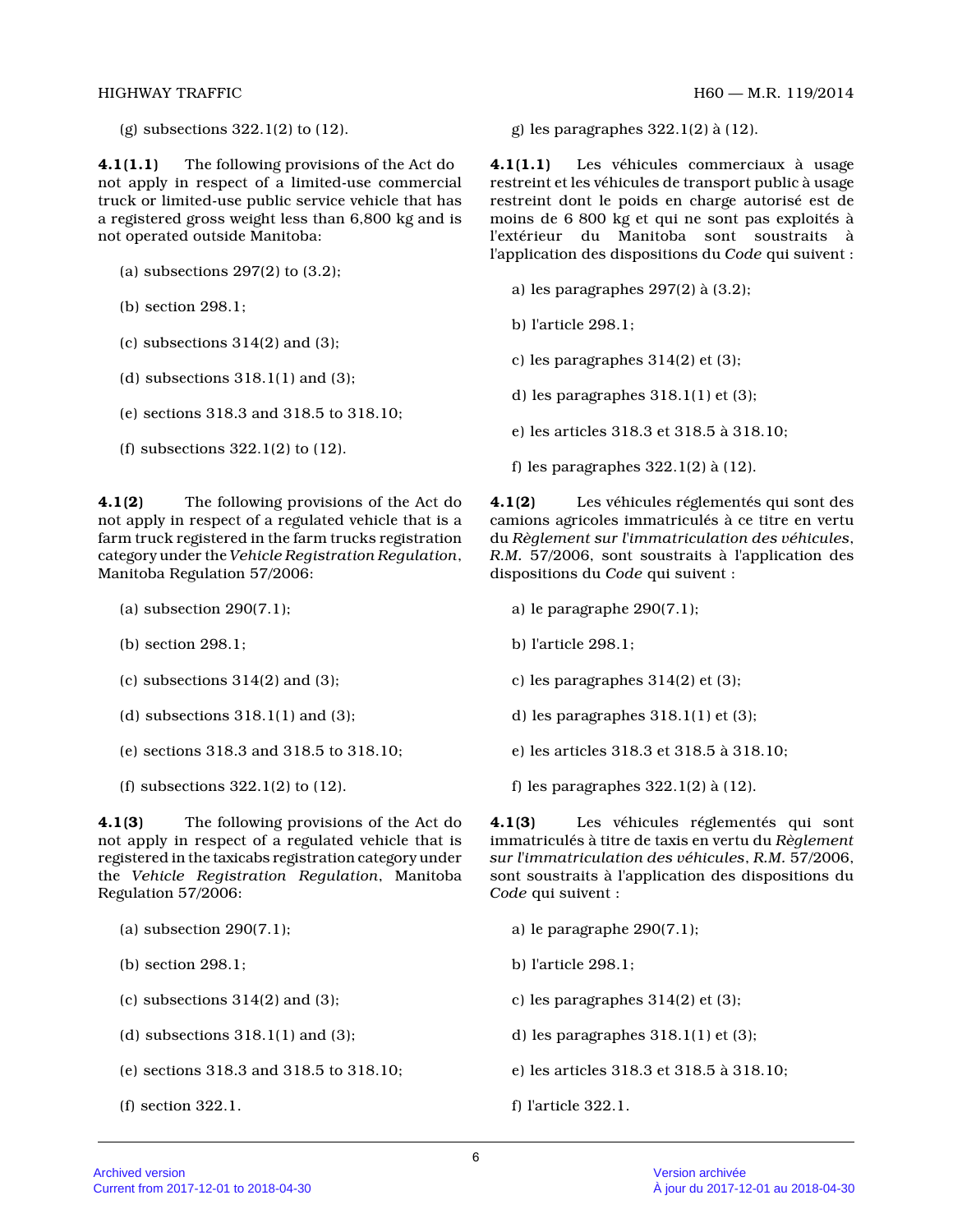**4.1(4)** Sections 298.1 and 318.3 and subsections 322.1(2) to (12) of the Act do not appl y in respect of a regulated vehicle that is a emergency vehicle.

**4.1(5)** Sections 298.1 and 318.3 of the Act do not apply in respect of the following regulated vehicles:

(a) a regulated vehicle that is a municipal transit bus;

(b) a regulated vehicle that

(i) is designed for carrying 11 persons or more, including the driver, and

(ii) is not a public service vehicle or school bus.

M.R. 90/2015; 188/2015

### **4.2 and 4.3** [Repealed]

M.R. 90/2015

**4.1(4)** Les véhicules réglementés qui sont des véhicules d'urgence sont soustraits à l'application des articles 298.1 et 318.3 ainsi que des paragraphes 322.1(2) à (12) du *Code* .

**4.1(5)** Les articles 298.1 et 318.3 du *Code* ne s'appliquent pas aux véhicules réglementés qui suivent :

a) les autobus d'un réseau municipal de transport en commun;

b) à l'exclusion des véhicules de transport public et des autobus scolaires, les véhicules qui sont conçus de manière à transporter au moins 11 personnes, y compris le conducteur.

R.M. 90/2015; 188/2015

**4.2 et 4.3** [Abrogés]

R.M. 90/2015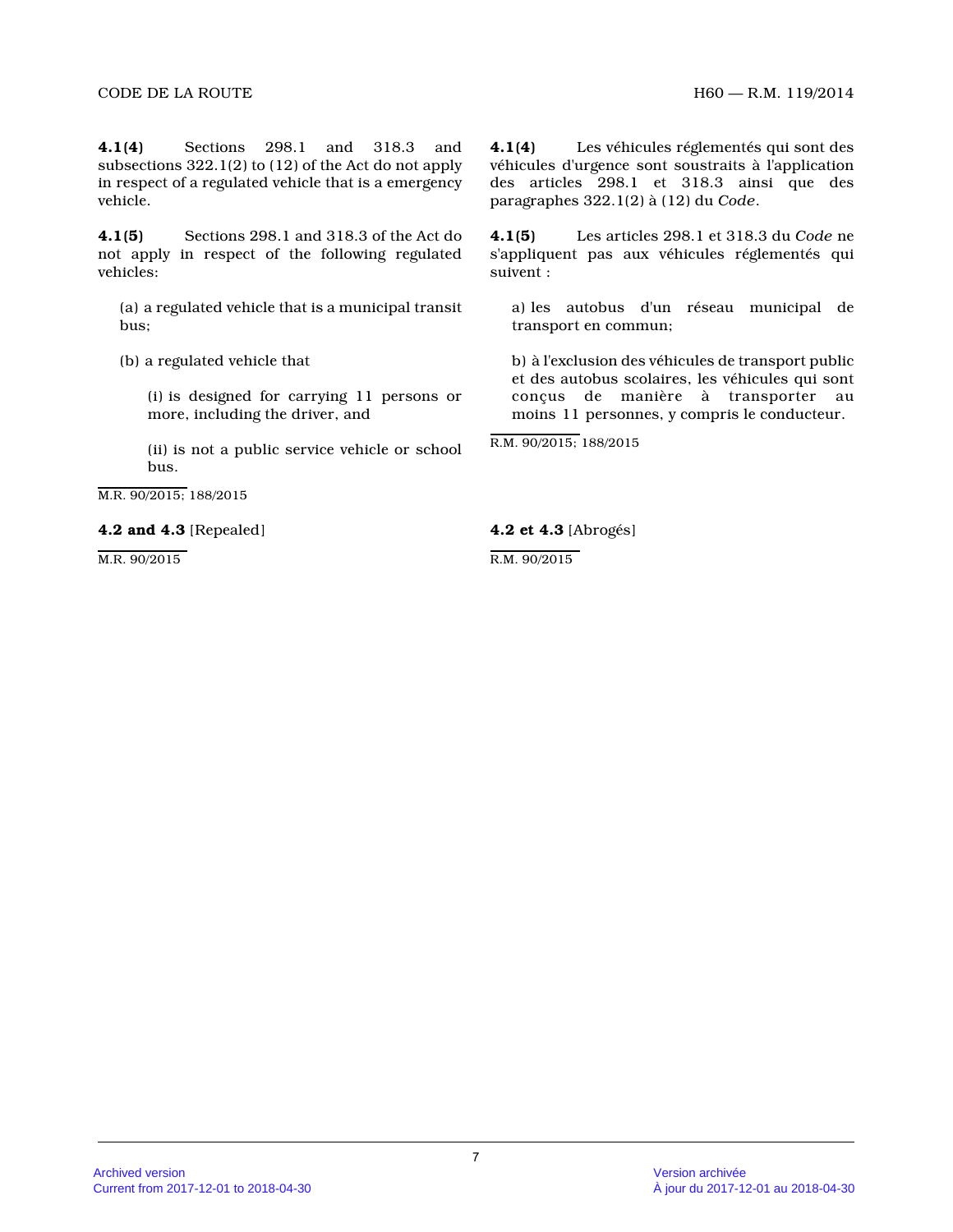# **Determining the seating capacity or designed carrying capacity of certain motor vehicles**

**5(1)** In determining — for any purpose of the Act or a regulation — the seating capacity, or the designed capacity for carrying persons, of a motor vehicle other than one mentioned in subsection (2),

(a) a position in the motor vehicle for carrying a passenger seated in a mobility aid (motorized or otherwise) is deemed to be the equivalent of four conventional seating positions or the capacity to carry four persons seated conventionally; and

(b) the motor vehicle is deemed to have been designed for carrying four persons for every position in the motor vehicle for carrying a passenger seated in a mobility aid (motorized or otherwise).

**5(2)** Subsection (1) does not apply to a motor vehicle designed for carrying 10 persons or fewer i n conventional seating positions, including the motor vehicle's driver.

M.R. 90/2015; 140/2015

# **Meaning of "operate" re Part VIII of the Act**

**6** For the purpose of the definition "operate" in Part VIII of the Act and the purpose o f any regulations under the Act respecting vehicles that are regulated vehicles, or public service vehicles and commercial trucks that are not regulated vehicles, **"operate"**, in relation to any of those vehicles,

(a) means to do any or all of the following:

(i) to own the vehicle, alone or together with another person, or to be entitled to be its registered owner under *The Drivers and Vehicles Act* ,

**PART 3 PARTIE 3**

# **GENERAL PROVISIONS DISPOSITIONS GÉNÉRALES**

# **Détermination du nombre de places à bord des véhicules automobiles**

**5(1)** Les facteurs qui suivent sont pris en compte aux fins de détermination, pour l'applicatio n du *Code* ou d'un règlement, du nombre de places assises à bord d'un véhicule, à l'exception des véhicules visés au paragraphe (2), ou du nombre de passagers pour lequel il est conçu :

a) tout espace du véhicule servant au transport de personnes prenant place dans un engin motorisé ou une autre aide à la mobilité est réputé être l'équivalent de quatre places assises conventionnelles ou de la capacité de transporter quatre personnes assises de façon conventionnelle;

b) le véhicule où se trouvent les emplacements destinés à un engin motorisé ou à une autre aide à la mobilité est réputé comporter quatre places pour chaque emplacement et avoir été ainsi conçu.

**5(2)** Le paragraphe (1) ne s'applique pas aux véhicules automobiles conçus pour transporter au plus 10 personnes assises de façon conventionnelle, y compris le conducteur.

R.M. 90/2015; 140/2015

**Définition d'« exploiter » — partie VIII du** *Code* **6** Pour l'application de la définition d'« exploiter » figurant à la partie VIII du *Code* et pour l'application de ses règlements en ce qui a trait aux véhicules réglementés, ou aux véhicules de transport public et aux véhicules commerciaux qui ne sont pas des véhicules réglementés, **« exploiter »** , relativement à un de ces véhicules :

a) s'entend du fait de satisfaire à une ou plusieurs des conditions suivantes :

(i) être propriétaire du véhicule, seul ou avec d'autres, ou avoir le droit d'en être le propriétaire inscrit en vertu de la *Loi sur les conducteurs et les véhicules* ,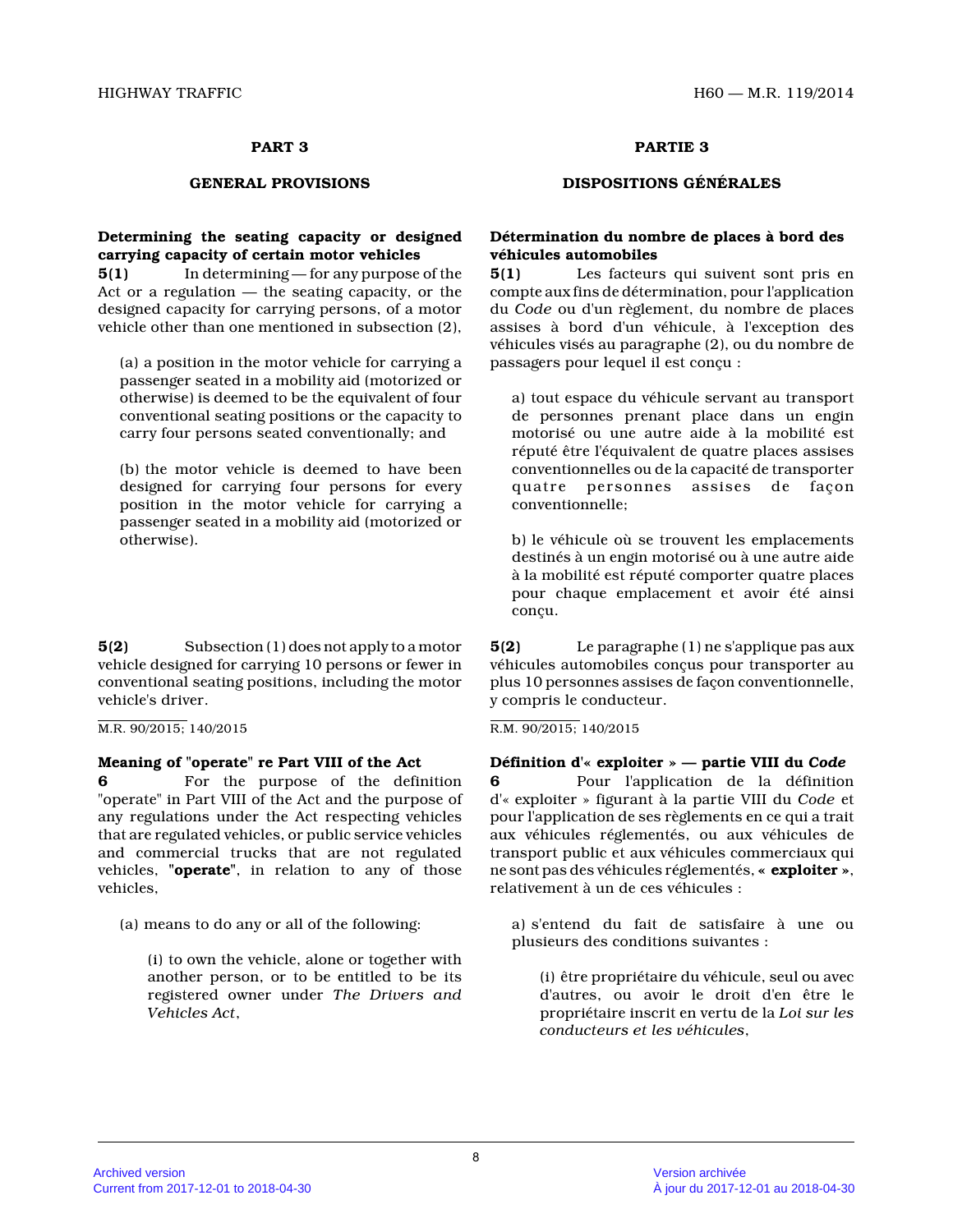(ii) to be engaged in an enterprise or activity as a part of which the vehicle is used for the transportation of persons or property (not including personal transportation), whether or not the vehicle's use results in a specific gain or compensation,

(iii) to have control over when, how and by whom the vehicle is used in the enterprise or activity, whether or not the control is exercised; and

(b) does not include driving the vehicle unless the driver is also the person who is engaged in the enterprise or activity and has the control described in subclauses (a)(ii) and (iii).

M.R. 90/2015; 140/2015

### **Period for which certain operator records must be kept**

**6.1(1)** The operator of a public service vehicle or a regulated vehicle that is not a public service vehicle must keep

(a) a driver's disclosure referred to in clause 318.8(1)(a) of the Act for at least two year s after receiving the submission;

(b) the written designation referred to in clause 318.8(1)(d) of the Act while the designation is in effect;

(c) a driving record referred to in clause 318.8(1)(e) of the Act for at least two year s after receiving the driving record; and

(d) a record of action taken referred to in clause 318.8(1)(f) of the Act for at least two year s after making the record.

**6.1(2)** For a period of at least two years after the date of an inspection of a public service vehicle or other regulated vehicle that he or she operates, the operator must keep a copy of the inspection report stating the results of the inspection. This subsection does not apply to inspections under the *Periodic Mandatory Vehicle Inspection Regulation* , Manitoba Regulation 76/94, or the *Commercial Vehicle Trip Inspection Regulation*, Manitoba Regulation 95/2008.

M.R. 140/2015

(ii) utiliser le véhicule, dans l'exercice d'une activité commerciale ou autre, pour transporter des personnes ou des biens sauf à des fins personnelles —, à titre onéreux ou non,

(iii) avoir le pouvoir de décider de l'utilisation du véhicule dans l'exercice de l'activité — à savoir déterminer les conducteurs ainsi que le moment et le mode de conduite —, que ce pouvoir soit exercé ou non;

b) exclut le fait de conduire le véhicule, sauf lorsque le conducteur exerce l'activité prévue à l'alinéa a)(ii) et qu'il a le pouvoir visé à l'alinéa a)(iii).

R.M. 90/2015; 140/2015

# **Conservation de certains documents par les exploitants**

**6.1(1)** L'exploitant d'un véhicule de transport public, ou d'un véhicule réglementé qui n'est pas u n véhicule de transport public, conserve les documents suivants :

a) la divulgation du conducteur mentionnée à l'alinéa 318.8(1)a) du *Code* pendant au moins deux ans après sa remise;

b) la désignation mentionnée à l'alinéa 318.8(1)d) du *Code* pendant sa période de validité;

c) un dossier de conduite mentionné à l'alinéa 318.8(1)e) du *Code* pendant au moins deux ans après sa réception;

d) les registres visés à l'alinéa 318.8(1)f) du *Code* pendant au moins deux ans après leur création.

**6.1(2)** Pendant au moins deux ans après la date de l'inspection d'un véhicule de transport public ou d'un autre véhicule réglementé qu'il exploite, l'exploitant conserve une copie du rapport d'inspection faisant état des résultats de l'inspection. Le présent paragraphe ne s'applique pas aux inspections effectuées sous le régime du *Règlement sur l'inspection périodique et obligatoire des véhicules*, *R.M.* 76/94, ou du *Règlement sur l'inspection des véhicules utilitaires*, *R.M.* 95/2008.

R.M. 140/2015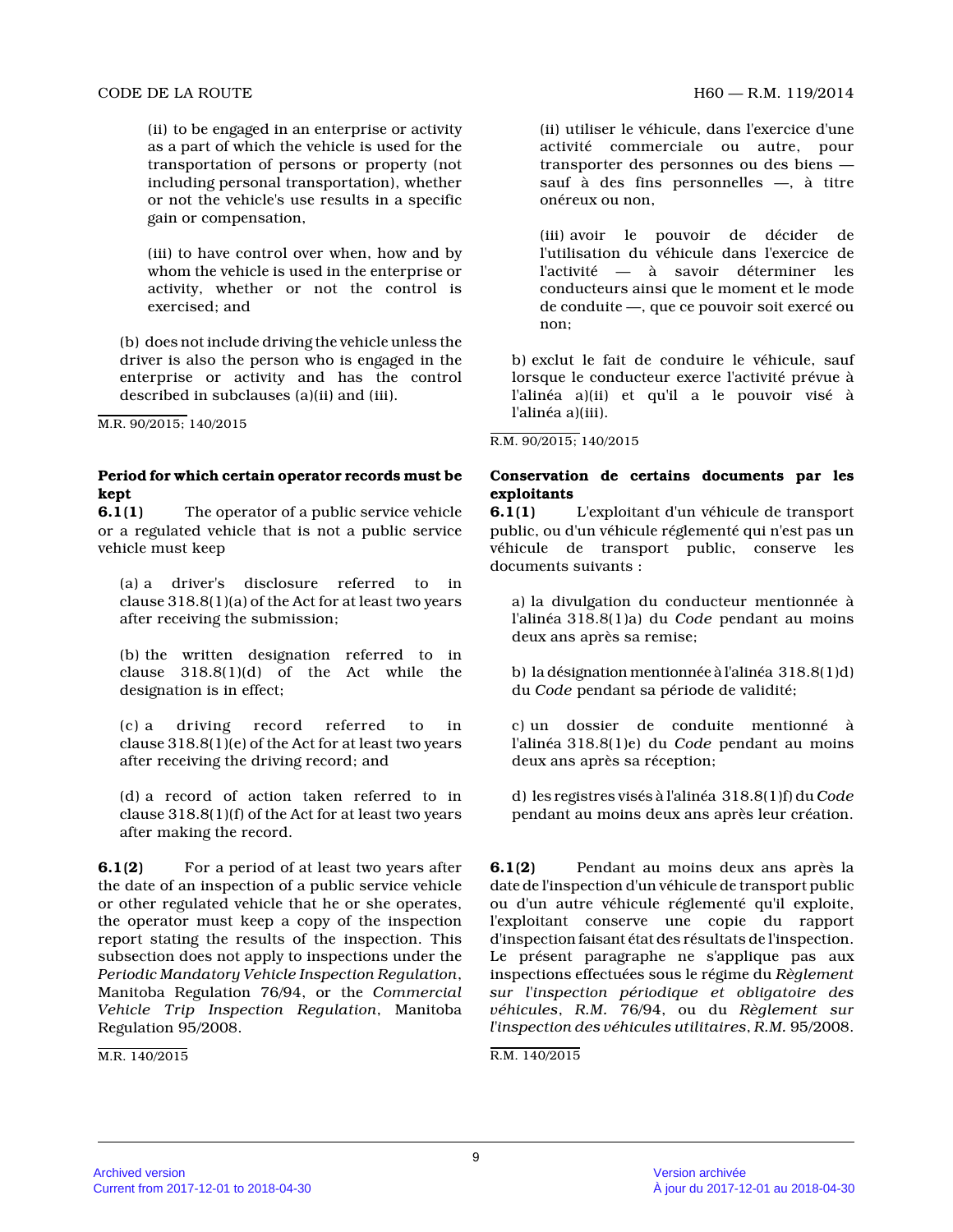# **Exemptions by registrar — s. 314(2) of Act**

**6.2(1)** By permit, the registrar may, with or without conditions, exempt any of the following vehicles from the operation of subsection 314(2) of the Act:

(a) a public service vehicle or commercial truck, or a regulated vehicle that is not a public service vehicle or commercial truck; or

(b) a class of public service vehicles or commercial trucks or a class of regulated vehicles that are not public service vehicles or commercial trucks.

**6.2(2)** A vehicle owner who wishes to obtain an permit under subsection (1) must apply to the registrar in the manner the registrar requires and must provide the registrar with the information tha t the registrar requires to be satisfied that the permit should be issued.

**6.2(3)** The registrar may issue a permit under this section if the registrar is satisfied that it is not in the public interest to refuse to issue it.

M.R. 140/2015

### **Certain vehicles may be driven on sidewalk**

**6.3(1)** Subject to subsection (2), a special mobile machine that is driven by an employee of a traffic authority or by another person on behalf of a traffic authority is exempt from the application of subsection 193(1) of the Act when it is driven

(a) on a sidewalk over which the traffic authority has jurisdiction; and

(b) for the purpose of sweeping, grading, scraping, ploughing or clearing snow from or otherwise maintaining the sidewalk infrastructure.

**6.3(2)** The exemption set out in subsection (3) applies only if

(a) the driver holds a valid driver's licence of a class that authorizes him or her to drive a class 5 motor vehicle without a full-time supervising driver and carries the driver's licence while driving; and

## **Exemptions du registraire — paragraphe 314(2) du** *Code*

**6.2(1)** Le registraire peut, au moyen d'une licence assortie ou non de conditions, soustraire tout véhicule mentionné ci-dessous à l'application du paragraphe 314(2) du *Code* :

a) un véhicule de transport public ou un véhicule commercial, ou encore un véhicule réglementé n'appartenant à aucune de ces deux catégories;

b) une catégorie de véhicules de transport public ou de véhicules commerciaux, ou encore une catégorie de véhicules réglementés n'appartenant à aucune de ces deux autres catégories.

**6.2(2)** Les propriétaires de véhicules qui désirent obtenir la licence prévue au paragraphe (1) présentent au registraire une demande de la façon qu'il prévoit et lui fournissent les renseignements qu'il exige afin d'être convaincu que la licence devrait être délivrée.

**6.2(3)** Le registraire peut délivrer la licence prévue au présent article s'il est convaincu que sa délivrance ne serait pas contraire à l'intérêt public.

R.M. 140/2015

### **Autorisation de rouler sur le trottoir**

**6.3(1)** Sous réserve du paragraphe (2), un engin mobile spécial qui est conduit par un employé d'une autorité chargée de la circulation ou par une autre personne pour le compte d'une autorité est soustrait à l'application du paragraphe 193(1) du *Code* lorsqu'il est conduit sur un trottoir relevant de la compétence de l'autorité pour le balayage, le nivelage, le grattage ou le déneigement ou pour l'entretien des infrastructures de trottoirs.

**6.3(2)** L'exemption prévue au paragraphe (3) ne s'applique que dans les conditions suivantes :

a) le conducteur est titulaire d'un permis de conduire valide qu'il a en sa possession et qui l'autorise à conduire un véhicule automobile de classe 5 sans que la présence à temps plein d'un conducteur surveillant soit nécessaire;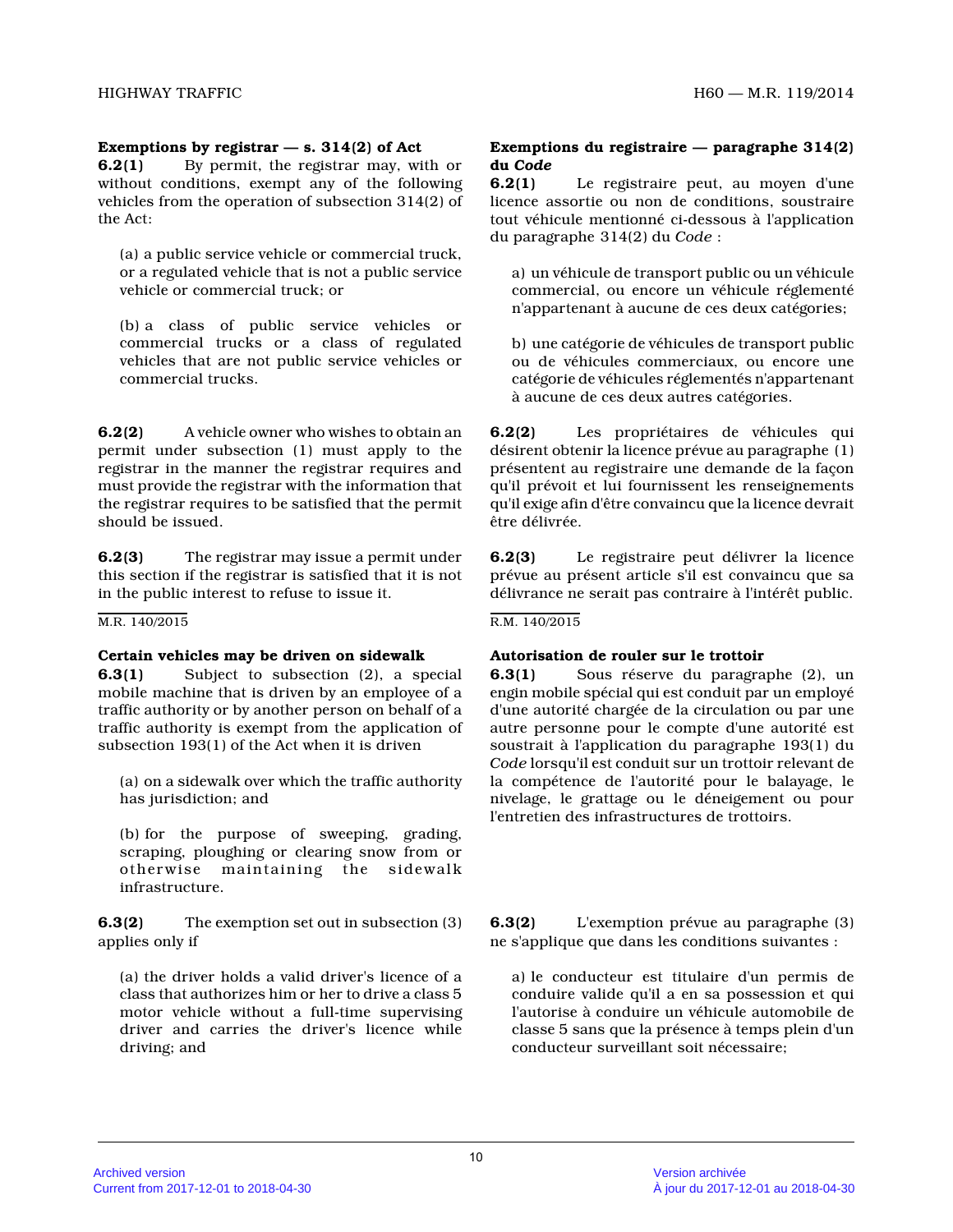(b) the special mobile machine is insured under a policy of liability insurance that provides coverage that is in an amount not less than the amount set out in clause 160(4)(a) of the Act and otherwise satisfies the requirements of clauses 160(4)(a) and (b) of the Act.

**6.3(3)** Subject to subsection (4), an off-road vehicle that is driven by an employee of a traffic authority or by another person on behalf of a traffic authority is exempt from the application of subsection 193(1) of the Act when it is driven

(a) on a sidewalk over which the traffic authority has jurisdiction; and

(b) for the purpose of carrying out activities to enhance or maintain the sidewalk and adjacent area, such as any of the following:

(i) planting and maintaining trees and ornamental plants,

(ii) installing, and maintaining refuse and recycling bins and collecting refuse and recyclables,

- (iii) removing graffiti,
- (iv) insect control,

(v) cleaning, sweeping and snow and ice removal,

(vi) installing and maintaining signs,

(vii) installing and maintaining infrastructure located on the sidewalk, such as bus shelters and bicycle racks.

**6.3(4)** The exemption set out in subsection (1) applies only if

(a) the driver holds a valid driver's licence of a class that authorizes him or her to drive a class 5 motor vehicle without a full-time supervising driver and carries the driver's licence while driving; and

(b) the off-road vehicle is registered as an off-road vehicle under *The Drivers and Vehicles Act* and has the liability insurance required by subsection 77(1) of that Act.

b) l'engin mobile spécial est assuré en vertu d'une police d'assurance-responsabilité dont le capital assuré correspond au moins à celui prévu à l'alinéa 160(4)a) du *Code* et celui qui répond aux exigences indiquées aux alinéas 160(4)a) et b) de ce texte.

**6.3(3)** Sous réserve du paragraphe (4), un véhicule à caractère non routier qui est conduit pa r un employé d'une autorité chargée de la circulation ou par une autre personne pour le compte d'une autorité est soustrait à l'application du paragraphe 193(1) du *Code* lorsqu'il est conduit :

a) sur un trottoir relevant de la compétence de l'autorité;

b) pour l'exécution de l'une ou l'autres des activités suivantes en vue de l'amélioration ou de l'entretien des trottoirs et des zones adjacentes :

(i) la plantation et l'entretien d'arbres et de plantes ornementales,

(ii) l'installation et l'entretien de poubelles et de bacs à recyclage et la collecte des déchets et des produits recyclables,

(iii) le nettoyage des graffitis,

(iv) la lutte contre les insectes,

(v) le nettoyage et le balayage ainsi que l'enlèvement de la neige et de la glace,

(vi) l'installation et l'entretien de panneaux,

(vii) l'installation et l'entretien des infrastructures situées sur les trottoirs, notamment les abribus et les supports à vélos.

**6.3(4)** L'exemption prévue au paragraphe (1) ne s'applique que dans les conditions suivantes :

a) le conducteur est titulaire d'un permis de conduire valide qu'il a en sa possession et qui l'autorise à conduire un véhicule automobile de classe 5 sans que la présence à temps plein d'un conducteur surveillant soit nécessaire;

b) le véhicule à caractère non routier est immatriculé à ce titre sous le régime de la *Loi sur les conducteurs et les véhicules* et est assuré en vertu de la police d'assurance de responsabilité exigée par le paragraphe 77(1) de ce texte.